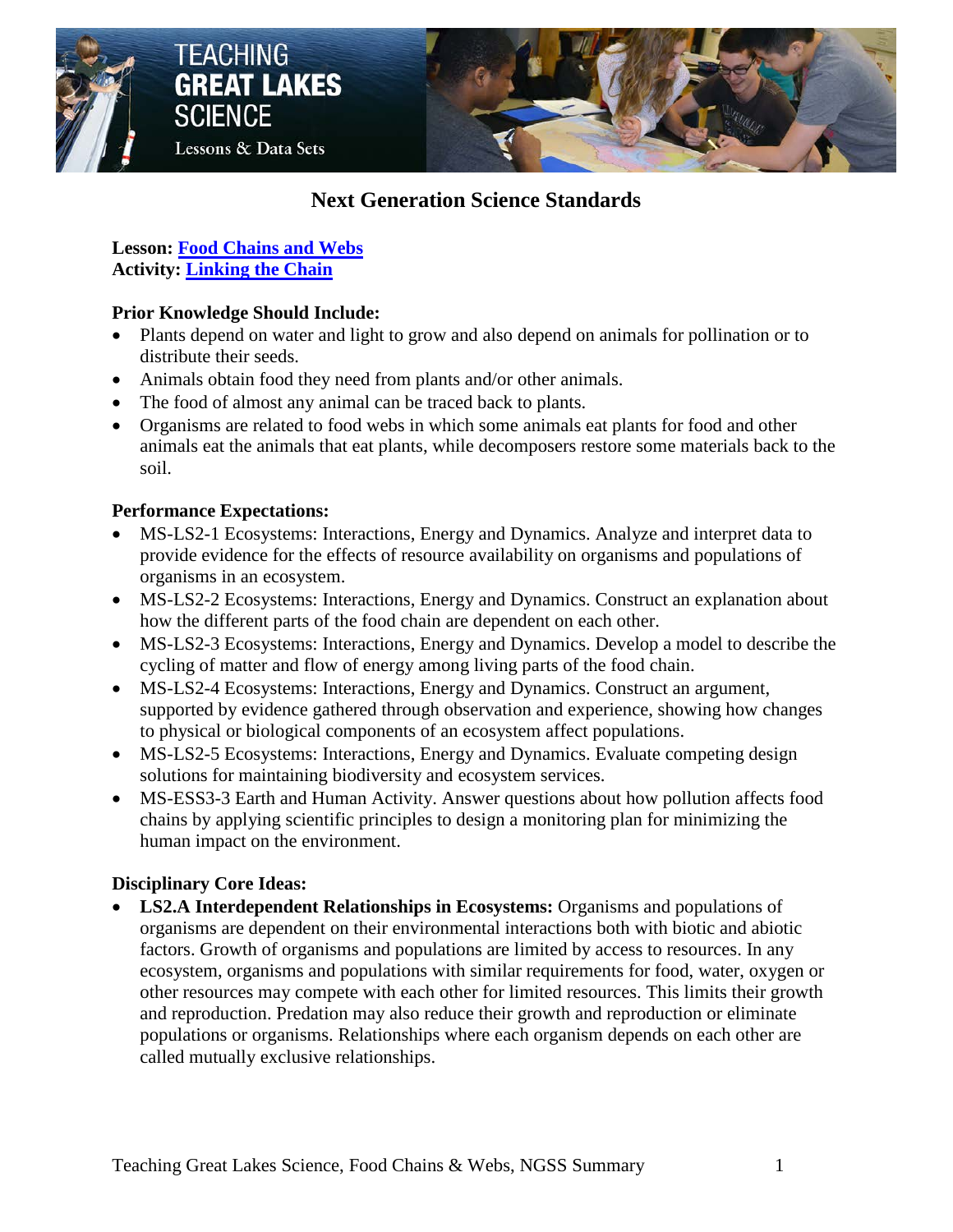

## **TEACHING GREAT LAKES SCIENCE** Lessons & Data Sets



- **LS2.B Cycles of Matter and Energy Transfer in Ecosystems:** Food webs are models that demonstrate how matter and energy is transferred between producers, consumers and decomposers as the three groups interact — primarily for food — within an ecosystem. Transfers of matter into and out of the physical environment occur at every level. Decomposers recycle nutrients from dead plant or animal matter back to the soil in terrestrial environments or to the water in aquatic environments.
- **LS2.C Ecosystem Dynamics, Functioning and Resilience:** Ecosystems are dynamic in nature; their characteristics can vary over time. Disruptions to any physical or biological component of an ecosystem can lead to shifts in all of its populations. Biodiversity describes the variety of species found in Earth's terrestrial and oceanic ecosystems. The completeness or integrity of an ecosystem's biodiversity is often used as a measure of its health.
- **LS4.D Biodiversity and Humans:** Biodiversity is the wide range of existing life forms that have adapted to the variety of conditions on Earth, from terrestrial to marine ecosystems. Biodiversity includes genetic variation within a species, in addition to species variation in different habitats and ecosystem types. Changes in biodiversity can influence humans' resources, such as food, energy and medicines, as well as ecosystems services that humans rely on.
- **ESS3.C Human Impacts on Earth Systems:** Human activities have significantly altered the biosphere, sometimes damaging or destroying natural habitats and causing the extinction of many other species. But changes to Earth's environments can have different impacts (negative and positive) for different living things. Typically, as human populations and percapita consumption of natural resources increase, so do the negative impacts on Earth unless the activities and technologies involved are engineered otherwise.
- **ETS1.B Developing Possible Solutions:** There are systematic processes for evaluating solutions with respect to how well they meet the criteria and constraints of a problem. Sometimes parts of different solutions can be combined to create a solution that is better than any of its predecessors.

## **Practices:**

- **Developing and Using Models (2)** Progresses to developing, using and revising models to describe, test and predict more abstract phenomena and design systems.
- **Analyzing and Interpreting Data (4)** Progresses to extending quantitative analysis to investigations, distinguishing between correlation and causation, and basic statistical techniques of data and error analysis.
- **Constructing Explanations and Designing Solutions (6)** Progresses to include constructing explanations and designing solutions supported by multiple sources of evidence consistent with scientific ideas, principles and theories.
- **Engaging in Argument from Evidence (7)** Progresses to constructing a convincing argument that supports or refutes claims for either explanations or solutions about the natural and designed world(s).